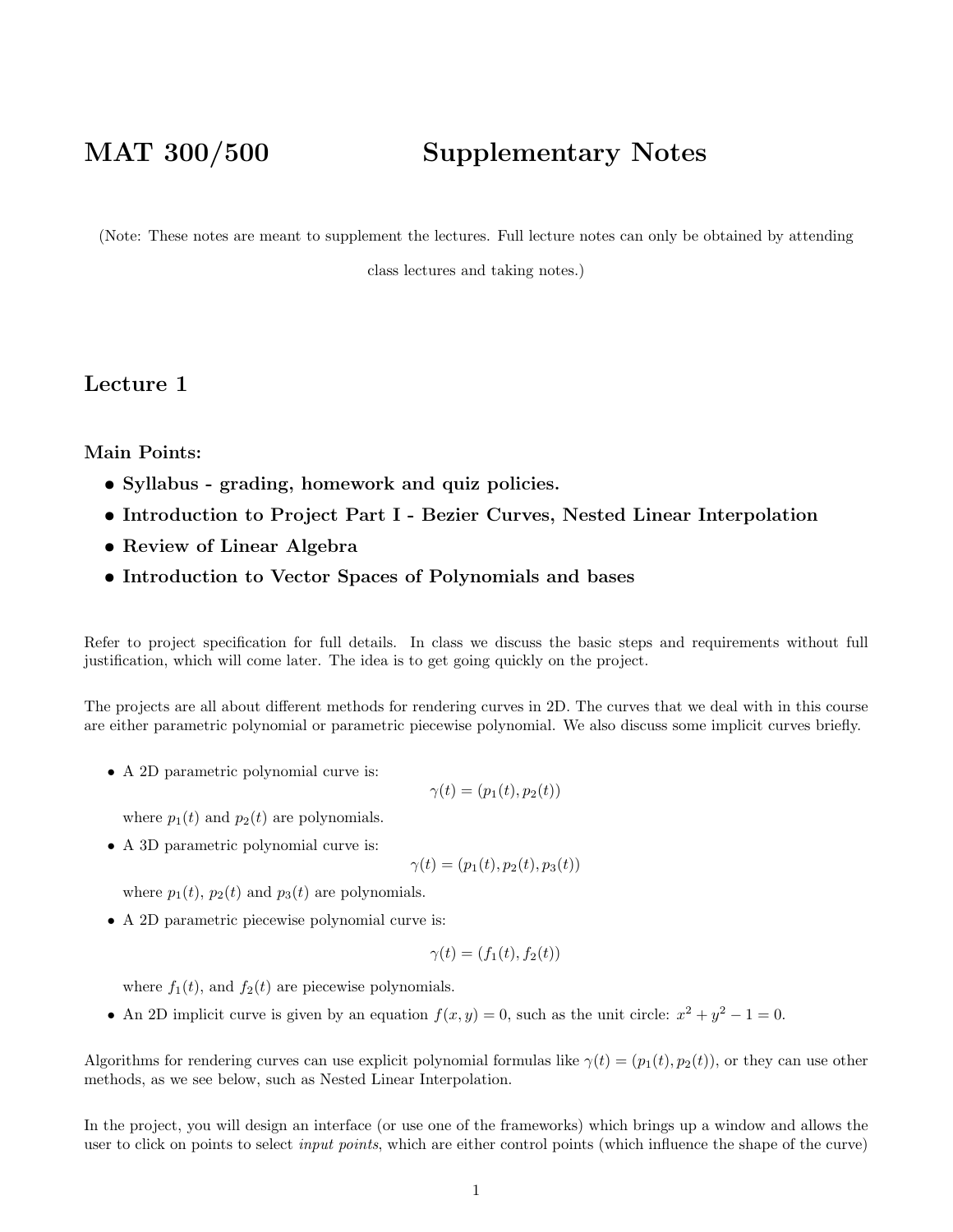or interpolation points (which the curve must pass through). The points are typically labelled  $P_0, P_1, \ldots, P_d$ , in the order in which they are clicked by the user. In the first part of the project, for each of 3 subparts, you use the control points to generate a Bezier curve. The method is different for each subpart, but the curve should be the same if you work with high enough resolution.

## Nested Linear Interpolation (Refer to Project Part I, subpart 1)

- $\bullet$  t-values should be chosen and one point generated on the curve for each t. It is up to you to choose enough t-values to the make the curve look smooth.
- the basic interval for the t-values is [0, 1] (optionally you can extend the curve to fill the screen with  $t < 0$  and  $t > 1.$
- basic linear interpolation between points:  $(1-t)P_0 + tP_1$ . (This is an affine sum since the coefficients  $1-t$  and  $t$  add up to 1.)
- nested linear interpolation for three points:

$$
\gamma_{[P_0,P_1,P_2]}(t) = (1-t) \left[ (1-t)P_0 + tP_1 \right] + t \left[ (1-t)P_1 + tP_2 \right]
$$

• recursive form for Nested Linear Interpolation:

$$
\gamma(t) = \gamma_{[P_0, P_1...P_d]}(t) = (1-t)\gamma_{[P_0, P_1...P_{d-1}]}(t) + t\gamma_{[P_1...P_d]}(t).
$$

• Bezier point recursion for stages  $k = 1, ..., d$ , with base case  $P_i^0 = P_i$  (control points)

$$
P_i^k = (1 - t)P_i^{k-1} + tP_{i+1}^{k-1}.
$$

• Array of Bezier Points for a degree three Bezier curve with 4 control points  $P_0$ ,  $P_1$ ,  $P_2$  and  $P_3$ : (and some chosen value of  $t$ )

$$
P_0^0
$$
  
\n
$$
P_1^1
$$
  
\n
$$
P_1^0
$$
  
\n
$$
P_1^1
$$
  
\n
$$
P_0^2
$$
  
\n
$$
P_1^1
$$
  
\n
$$
P_1^3
$$
  
\n
$$
P_1^0
$$
  
\n
$$
P_1^1
$$
  
\n
$$
P_1^3 = \gamma(t)
$$

• Note: for any triangle of 3 points in the Bezier point diagram:

$$
\begin{matrix} P\\ &R \end{matrix}
$$

R is obtained as:  $R = (1 - t)P + tQ$ .

- Note: when computing  $\gamma(t)$  it is important to use arrays based on Bezier points instead of recursive functions (even though the recursive form is nice to write down.)
- the polyline is the collection of line segments joining the control points together in order from  $P_0$  to  $P_d$ .
- the shells consist of the polyline together with the line segments joining the Bezier points for each stage (superscript) in order from  $P_0^k$  to  $P_{d-k}^k$ .
- Note: This is the ONLY subpart of the Project Part I which uses the shells. The other parts do not use shells.

BB-(Bernestein-Bezier) form (Refer to Project Part I, subpart 2)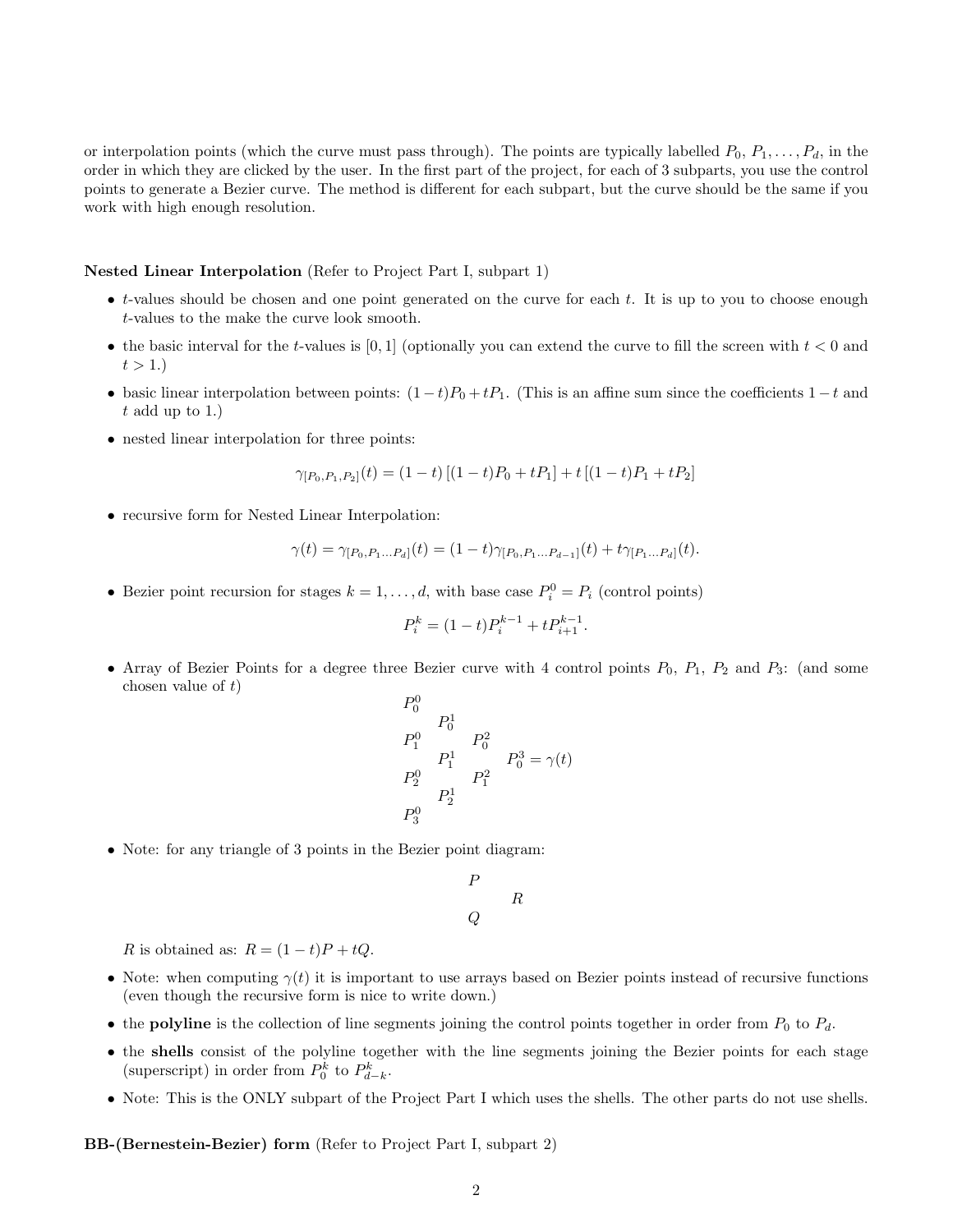• BB-form:

$$
\gamma(t) = \gamma_{[P_0, P_1...P_d]}(t) = \sum_{i=0}^d B_i^d(t) P_i.
$$

• Bernstein polynomials:

$$
B_i^d(t) = \binom{d}{i} (1-t)^{d-i} t^i, \quad i = 0, \dots, d,
$$

where the binomial coefficient  $\binom{d}{i}$  is defined as:

$$
\binom{d}{i} = \frac{d!}{(d-i)!i!}.
$$

- Note that the BB-form is an affine sum, since the coefficients  $B_i^d(t)$  all add up to 1 (to be proved later)
- Binomial coefficients should be computed with Pascal's Identity: (not factorials)

$$
\binom{d}{i} = \binom{d-1}{i-1} + \binom{d-1}{i},
$$

with base cases:  $\binom{d}{0} = \binom{d}{d} = 1$ .

## Important Points to Review from Linear Algebra:

- linear independence (for a finite set of vectors)
	- a set of n vectors  $\{v_1, \ldots, v_n\}$  in a vector space V is linearly *independent* if the vector equation:

$$
c_1v_1 + \dots + c_nv_n = 0_V
$$

is only true when all the coefficients are zero. (The coefficients are real number scalars, and  $0_V$  represents the zero vector for the vector space  $V$ .)

- a set of n column vectors in  $\mathbb{R}^n$  is linearly independent if and only if the  $n \times n$  matrix of column vectors is nonsingular, which means it has nonzero determinant.
- linear dependence (for a finite set of vectors)
	- a set of n vectors  $\{v_1, \ldots, v_n\}$  in a vector space V is linearly dependent if it is not linearly independent.
	- equivalently, a set of n vectors  $\{v_1, \ldots, v_n\}$  in a vector space V is linearly dependent if the vector equation

$$
c_1v_1 + \dots + c_nv_n = 0_V
$$

has a nontrivial solution, which means that some coefficients can be found which are not all zero and which make the equation true.

- equivalently, a set of n vectors  $\{v_1, \ldots, v_n\}$  in a vector space V is linearly dependent if at least one of the vectors can be written as a linear combination of the others.
- spanning property (for a finite set of vectors), and the  $Span(S)$ .
	- a set of n vectors  $\{v_1, \ldots, v_n\}$  in a vector space V is said to span V if any vector in V can be written as a linear combination of  $v_1, \ldots, v_n$ .
	- The set  $Span(S)$  for  $S = \{v_1, \ldots, v_n\}$  in a vector space V means the set of linear combinations of vectors in S.
	- The set  $Span(S)$  is always a vector sybspace of V.
- basis and dimension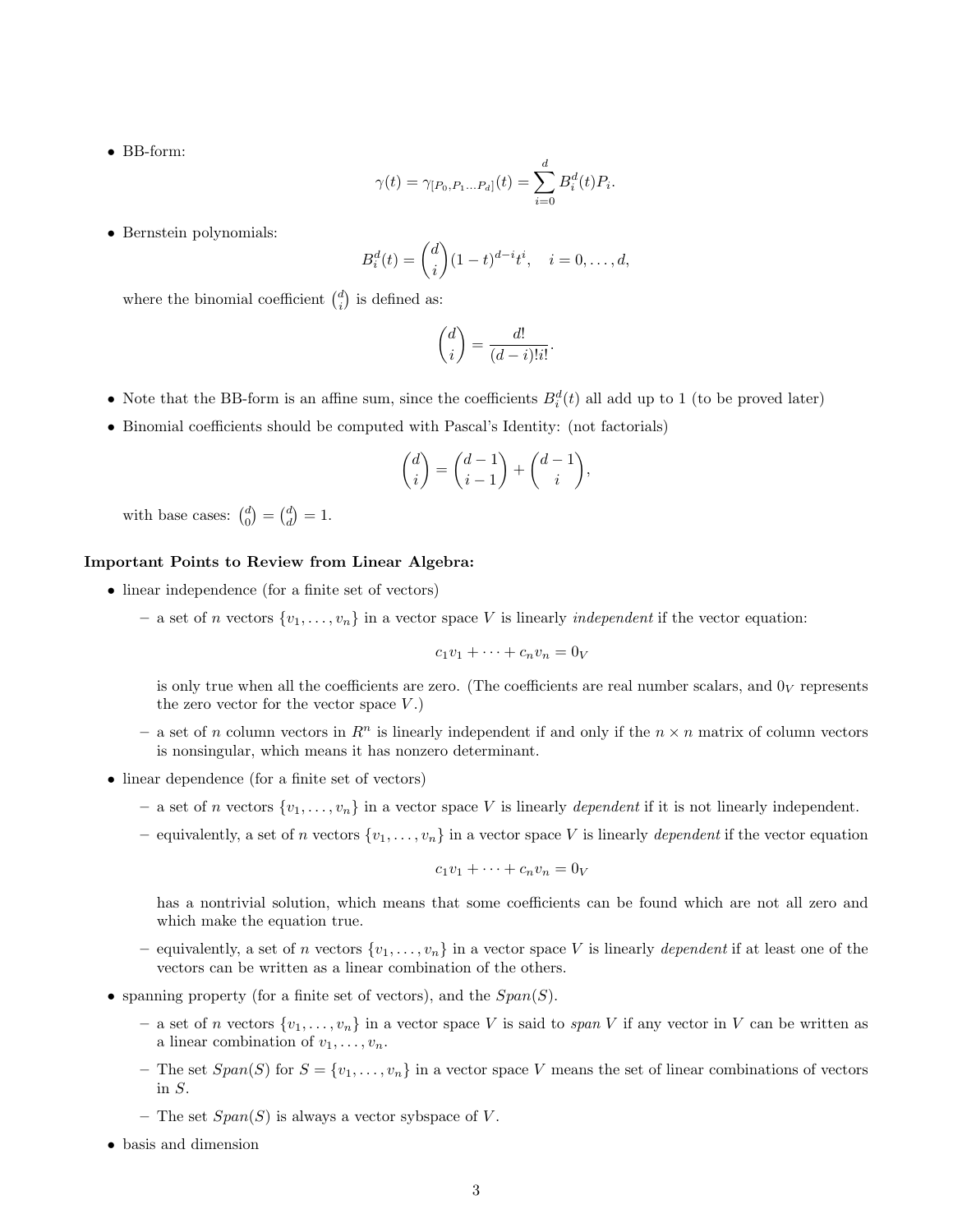- a set of n vectors  $\{v_1, \ldots, v_n\}$  in a vector space V is a basis of V if it is both linearly independent and spans  $V$ . (Note: Any basis must have the same number of vectors.)
- $-$  The dimension of a vector space V is the number of vectors in a basis.
- coordinate vectors with respect to a basis
	- If  $B = \{v_1, \ldots, v_n\}$  is a basis of a vector space V and v is any vector in V, then we can write

$$
v = c_1v_1 + \dots + c_nv_n
$$

for some real scalar coefficients. The column vector

$$
\begin{pmatrix} c_1 \\ c_2 \\ \vdots \\ c_n \end{pmatrix}
$$

is then called the *coordinate vector* for  $v$  with respect to the basis  $B$ .

- change of basis matrix
	- If  $B_1$  and  $B_2$  are bases of a vector space V, and a vector v in V has coordinate vectors  $x_1$  and  $x_2$ , then these column vectors are related by the equation

$$
A\mathbf{x}_1 = \mathbf{x}_2
$$

where A is an invertible matrix called the *change of basis matrix* from  $B_1$  to  $B_2$ . Also,  $A^{-1}$  is then the change of basis matrix from  $B_2$  to  $B_1$ .

- determinant of a square matrix (with cofactors)
	- the  $2 \times 2$  determinant formula:

$$
\begin{vmatrix} a & b \\ c & d \end{vmatrix} = ad - bc.
$$

– the  $3 \times 3$  determinant formula:

$$
\begin{vmatrix} a_1 & b_1 & c_1 \ a_2 & b_2 & c_2 \ a_3 & b_3 & c_3 \ \end{vmatrix} = a_1 \begin{vmatrix} b_2 & c_2 \ b_3 & c_3 \end{vmatrix} - b_1 \begin{vmatrix} a_2 & c_2 \ a_3 & c_3 \end{vmatrix} + c_1 \begin{vmatrix} a_2 & b_2 \ a_3 & b_3 \end{vmatrix}
$$

- determinant of a triangular matrix
	- A matrix is called upper triangular if the entries below the main diagonal are zero, and lower triangular if the entries above the main diagonal are zero. A matrix which is upper or lower triangular is called a triangular matrix. A matrix which is both upper and lower triangular is called a diagonal matrix.
	- The determinant of a triangular matrix is equal the product of the diagonal entries.
	- $-$  a  $3 \times 3$  upper triangular determinant:

$$
\begin{vmatrix} a_1 & b_1 & c_1 \\ 0 & b_2 & c_2 \\ 0 & 0 & c_3 \end{vmatrix} = a_1b_2c_3.
$$

- Inverse of a square matrix
	- $-$  A square matrix  $A$  is invertible if and only if the determinant of  $A$  is nonzero:

 $A^{-1}$  exists  $\iff det(A) \neq 0$ .